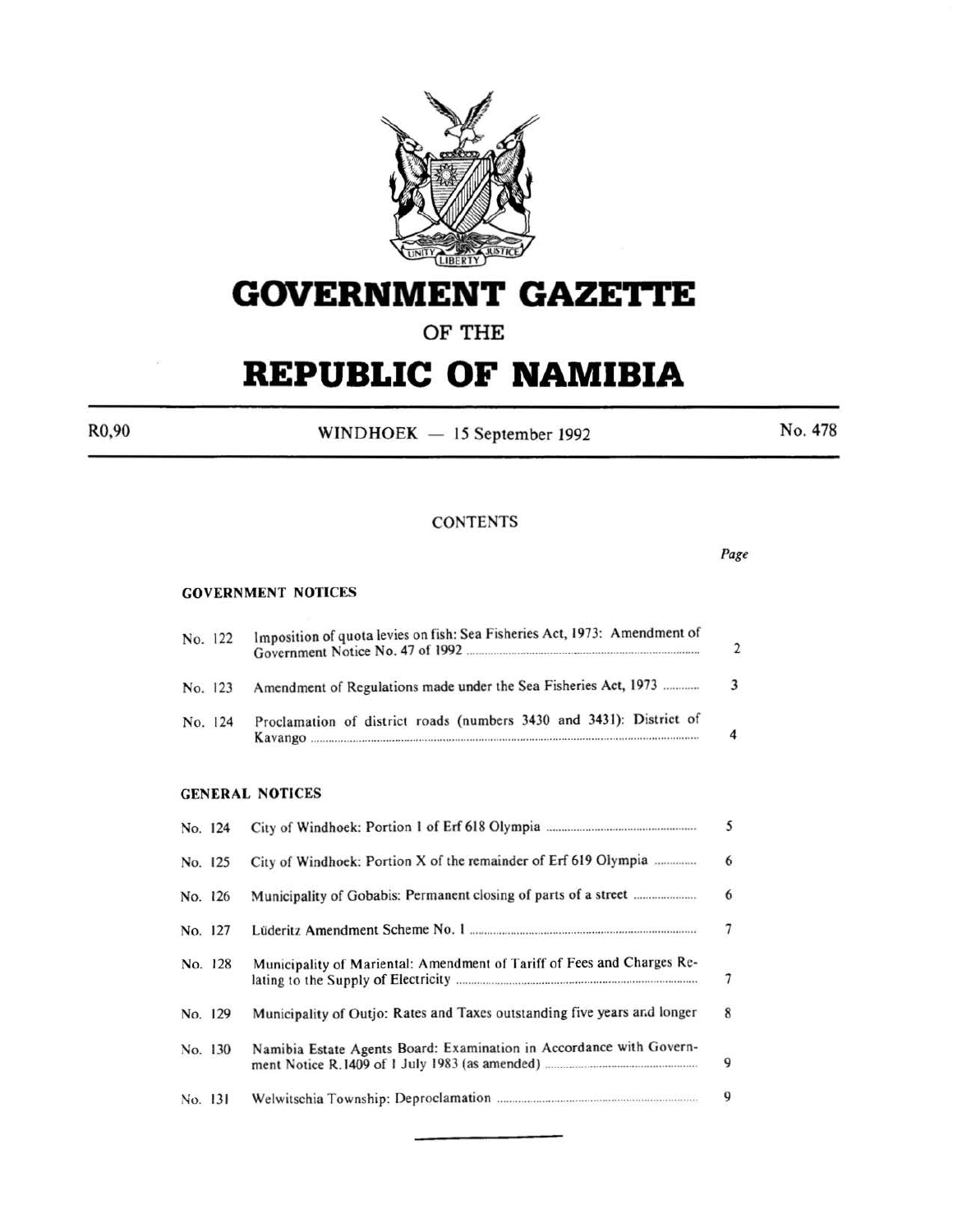#### No. 478

# **Government Notices**

## **MINISTRY OF FISHERIES AND MARINE RESOURCES**

No. 122

## IMPOSITION OF QUOTA LEVIES ON FISH: SEA FISHERIES ACT, 1973: AMENDMENT OF GOVERNMENT NOTICE 47 OF 1992

Under the powers vested in me by section 20A of the Sea Fisheries Act, 1973 (Act 58 of 1973), I hereby amend Government Notice 47 of 1992 as set out in the Schedule.

H.K. ANGULA MINISTER OF FISHERIES AND MARINE RESOURCES

Windhoek, 21 August 1992

## SCHEDULE

The following paragraph is hereby substituted for paragraph 5:

"5. Any quota levy due shall be paid to the Permanent Secretary: Fisheries and Marine Resources, Private Bag 13355, Windhoek as follows:

- (a) Hake, horse-mackerel, chub-mackerel, pilchard and red crab:
	- (i) Monthly instalments shall be payable as per the formula set out in subparagraph (e) below.
	- (ii) The first instalment shall be due 30 days after commencement of the period during which fishing is permitted.
	- (iii) Subsequent instalments shall be due one month after the previous instalment has become due.
- (b) Hake, pilchard and red crab:

Each instalment shall be paid within 30 days after it has become due.

(c) Horse-mackerel and chub-mackerel:

Each instalment shall be paid within 60 days after it has become due.

1992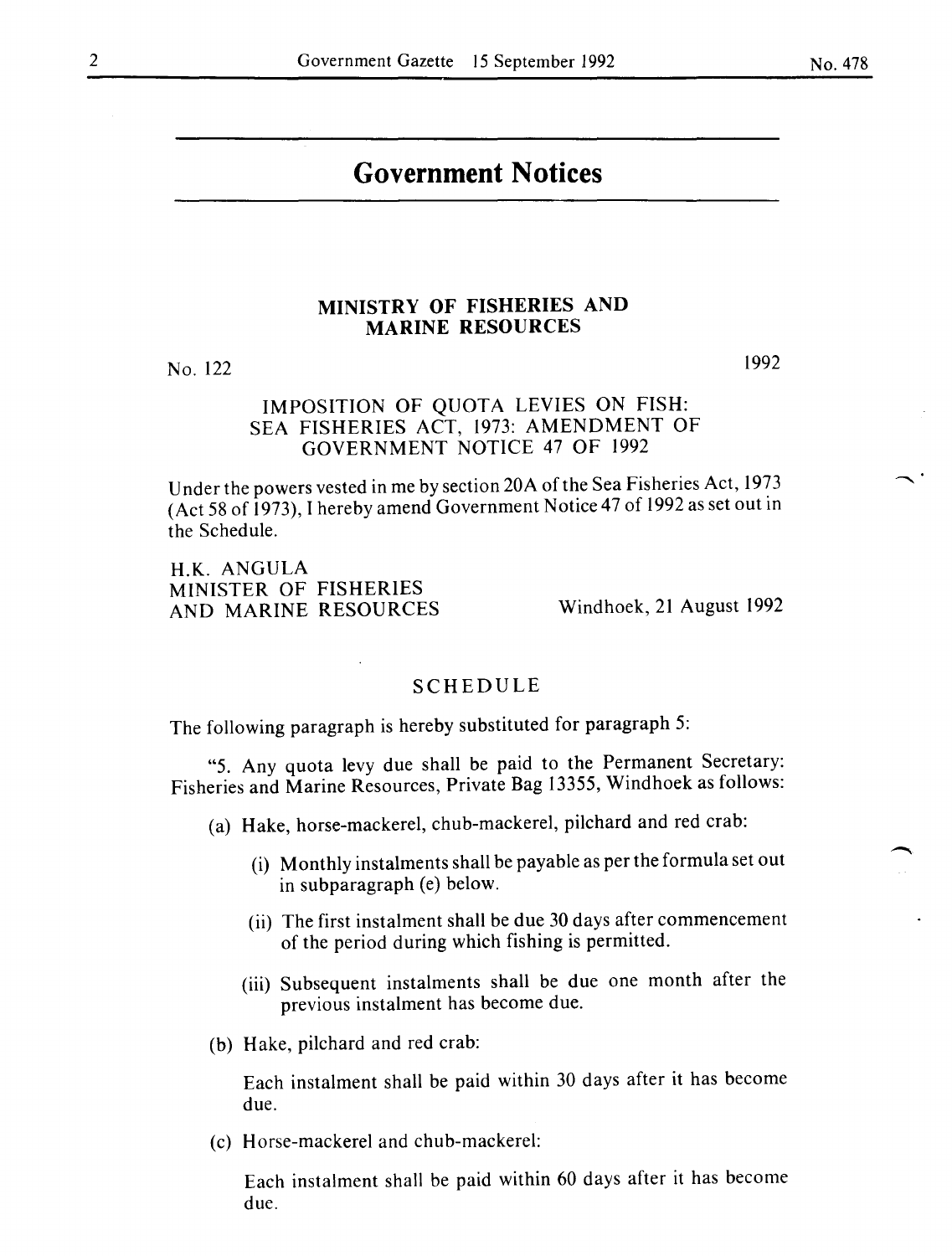(d) Spider (stone) crab and tuna:

The quota levy shall be paid within 30 days after the catch was verified and certified by a fisheries inspector.

(e) Formula:  $\qquad \qquad \text{Q}$ 

$$
\frac{2 \times L}{M}
$$

where-

- $Q =$  the total quota allocation in tons to the holder of the catching right;
- $L =$  the quota levy applicable as per paragraph 3; and
- $M =$  the total number of months during which the catching rights are valid.".

### MINISTRY OF FISHERIES AND MARINE RESOURCES

No. 123

1992

## AMENDMENT OF REGULATIONS MADE UNDER THE SEA FISHERIES ACT, 1973

The President has under section II of the Sea Fisheries Act, 1973 (Act 58 of 1973), amended the regulations promulgated by Government Notice 1912 of 1973 as set out in the Schedule:

## SCHEDULE

Regulation 26 is hereby amended by the substitution in subregulation (I) for Table 2 of the following Table:

| COLUMN <sub>1</sub>       | COLUMN <sub>2</sub>                         | COLUMN <sub>3</sub>                      |
|---------------------------|---------------------------------------------|------------------------------------------|
| Owners of fishing vessels | Period during which<br>fishing is permitted | Quantity of round fish<br>in metric tons |
| Ark Fishing               | 1 May 1992 to                               | 1 001,435                                |
| <b>Blue Angra</b>         | 31 December 1992                            | 904,275                                  |
| <b>Blue Sea Fishing</b>   |                                             | 1 083,261                                |

#### "TABLE 2 HAKE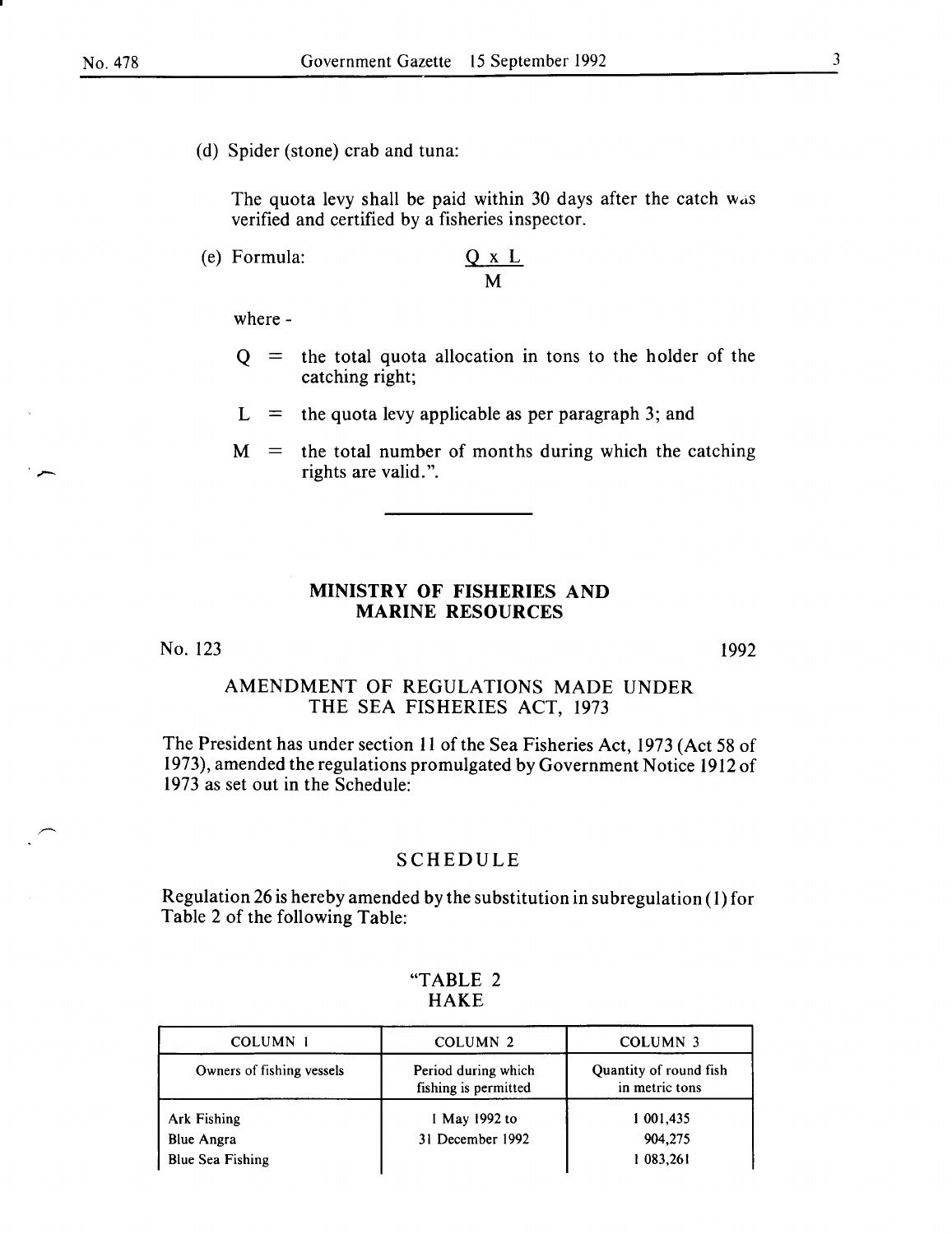| Benguela Sea Products          |                   | 1464.975   |    |
|--------------------------------|-------------------|------------|----|
| Cadilu Fishing                 |                   | 4 446,491  |    |
| Caroline (Pty) Ltd.            |                   | 1464,975   |    |
| Cato Fishing                   |                   | 1 044,748  |    |
| <b>Consortium Fisheries</b>    |                   | 4 641,528  |    |
| Eros Fishing                   |                   | 1 091,465  |    |
| Freddie Visserve               |                   | 975,375    |    |
| Helgoland Fishing (Pty) Ltd.   |                   | 975,375    |    |
| Namib/Karibib Fisheries        |                   | 1 116,894  |    |
| Namibia Marine Resources       |                   | 1 089,533  |    |
| National Fisheries Corporation |                   | 3 739,862  |    |
| Kuiseb Fish Products Ltd.      |                   | 4 088,925  |    |
| Mangetti Fisheries             |                   | 1 125,000  |    |
| Namcoast (Pty) Ltd.            |                   | 975,375    |    |
| Oryx Fisheries                 |                   | 1 055,572  |    |
| Overberg Fishing               |                   | 2 883,569  |    |
| Pescanova Fishing              |                   | 4 021,152  |    |
| Sea Harvest Corporation        |                   | 975,375    |    |
| <b>Skeleton Coast</b>          |                   | 4 880,700  |    |
|                                | <b>TOTAL</b>      | 45 045,860 |    |
| Agatha Fishing                 | 1 January 1992 to | 500        |    |
| Lalandii (Pty) Ltd.            | 31 December 1992  | 3 000      |    |
| Saddle Hill Namibia            |                   | 1 500      |    |
| Seaflower Lobster              |                   | 5 000      |    |
|                                | <b>TOTAL</b>      | 10 000.    | ,, |

## **MINISTRY OF WORKS, TRANSPORT AND COMMUNICATION**

No. 124

1992

## PROCLAMATION OF DISTRICT ROADS (NUMBERS 3430 AND 3431): DISTRICT OF KAVANGO

It is hereby made known-

- (a) in terms of section 22(2) of the Roads Ordinance,  $1972$  (Ordinance 17 of 1972), that the President has, in the district of Kavango, under section  $22(1)(a)$  of the said Ordinance, proclaimed roads on land where no roads previously existed and defined the courses thereof as described in Schedules I and II and shown on sketch-map P1482 by the symbols A-B-C and D-E-F, respectively; and
- (b) in terms of section 23(3) of the said Ordinance that the President has under section  $23(1)(c)$  of the said Ordinance declared the roads referred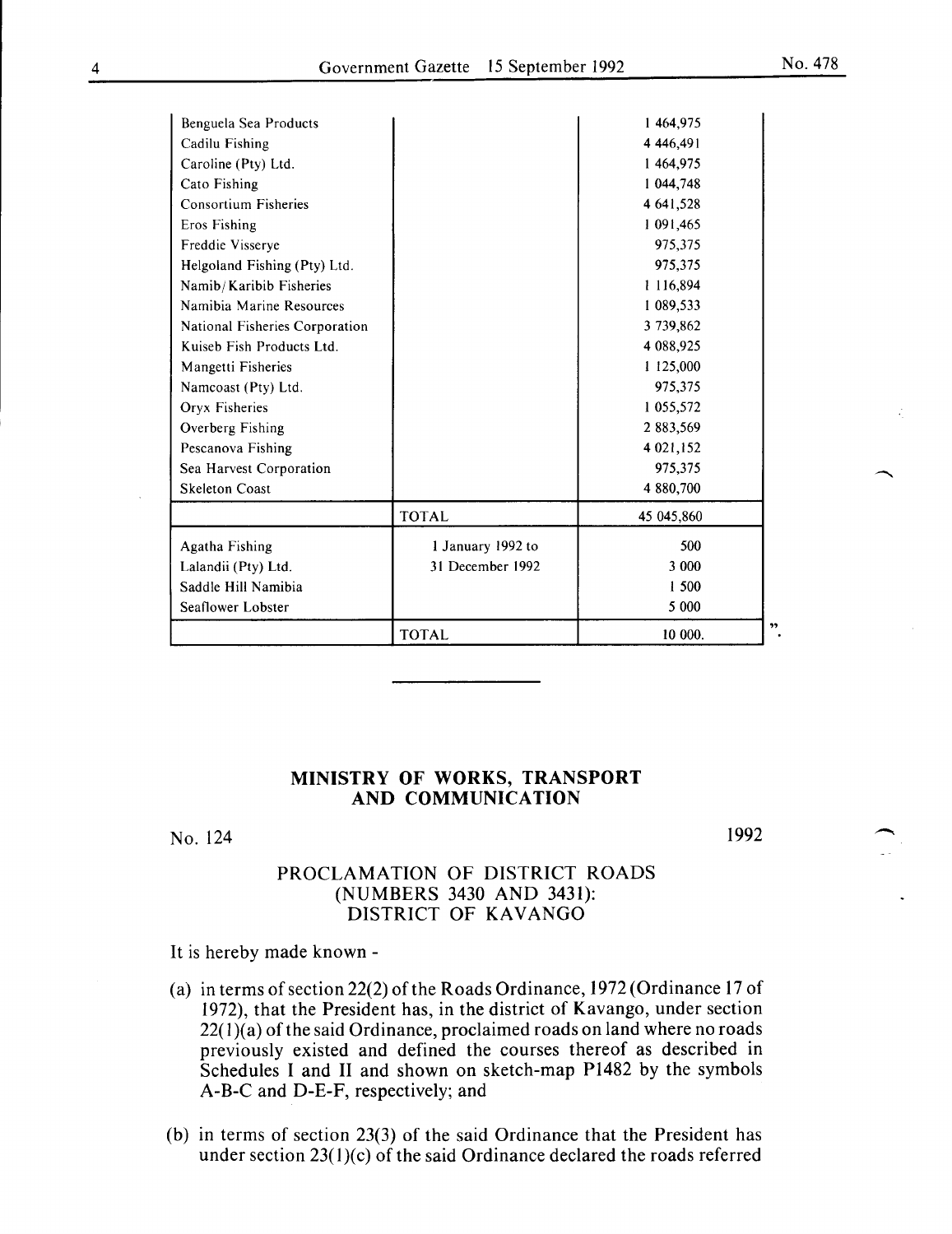to in paragraph (a) to be district roads (numbers 3430 and 3431, respectively).

The said sketch-map shall at all times lie open to inspection at the office of the Permanent Secretary: Works, Transport and Communication, Windhoek, during normal office hours.

#### SCHEDULE I

From a point (A on sketch-map P1482) on the international border of Namibia and Botswana generally north-north-westwards and more and more north-westwards in the area known as Kavango Territory 2 to a point (Bon sketch-map P1482); thence generally north-north-westwards and more and more north-westwards to a point (C on sketch-map P1482) at the junction with trunk road  $8/5$ .

## SCHEDULE II

From a point (D on sketch-map P1482) on trunk road  $8/5$  generally northwards to a point (E on sketch-map P 1482); thence generally northeastwards and more and more north-north-eastwards in the area known as Kavango Territory 2 to a point (F on sketch-map P1482) on the international border between Namibia and Angola.

# **General Notices**

#### CITY OF WINDHOEK

No. 124 1992

## PORTION 1 OF ERF 618 OLYMPIA

Notice is hereby given in terms of Section 183(l)(b)(ii) of the Municipal Ordinance, 1963 (Ordinance No. 13 of 1963) as amended, that the Municipality of Windhoek proposes to close permanently the undermentioned Portions as indicated on plan  $P/2910/A$  which lies for inspection during office hours at the office of the Town Planner, Room 702, Municipal Offices, Independence Avenue, Windhoek.

#### Portion 1 of Public Open Space Erf 818, Olympia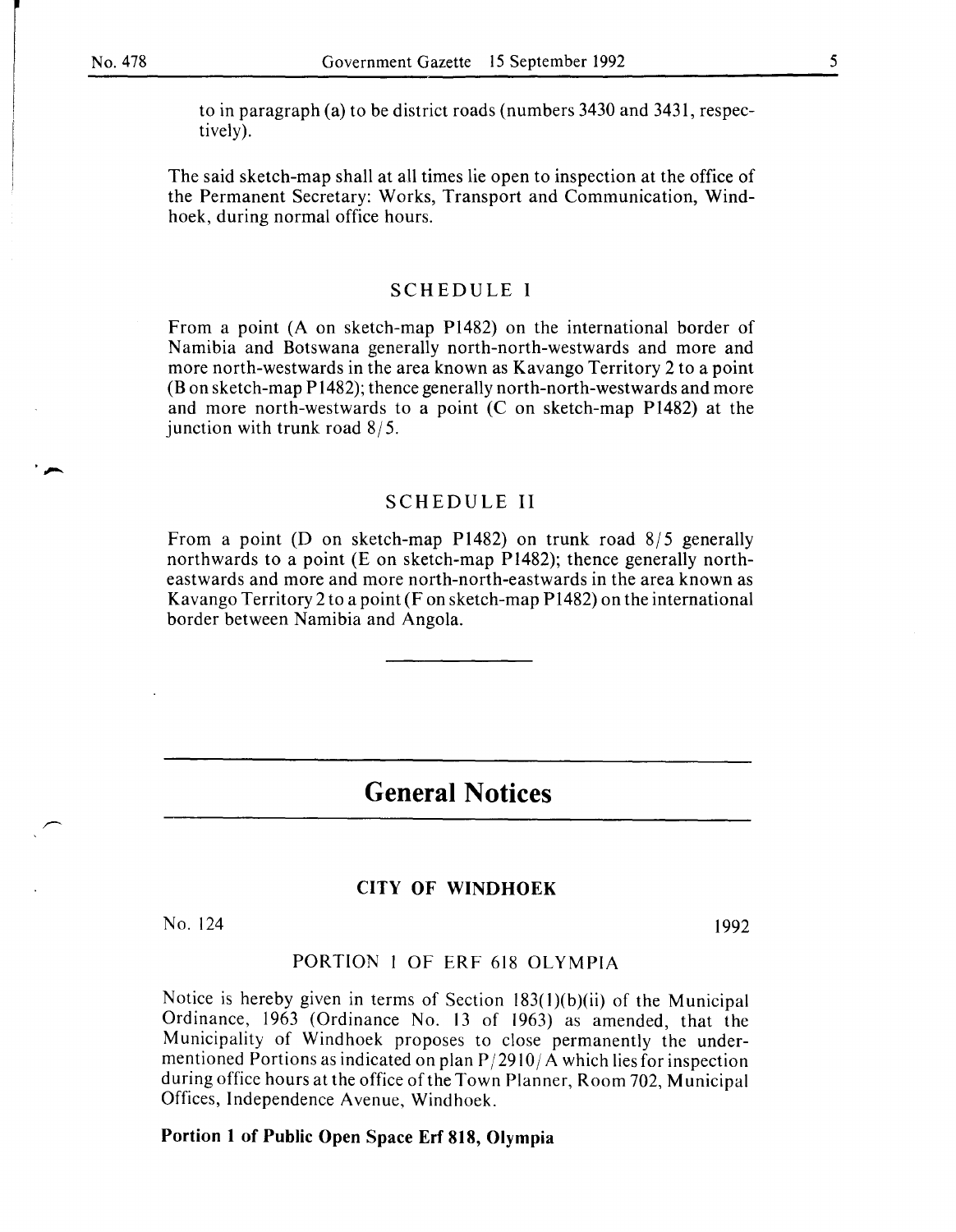Objections to the proposed closing are to be served on the Director, Ministry of Local Government and Housing, Private Bag 13289, Windhoek, and the Town Clerk, P.O. Box 59, Windhoek, within 30 days after the appearance of this notice in accordance with Article 183(3) of the above Ordinance.

J.G.B. BLIGNAUT TOWN CLERK

#### CITY OF WINDHOEK

No. 125

1992

## PORTION X OF THE REMAINDER OF ERF 619 OLYMPIA

Notice is hereby given in terms of Section 183(l)(b)(ii) of the Municipal Ordinance, 1963 (Ordinance No. 13 of 1963) as amended, that the Municipality of Windhoek proposes to close permanently the undermentioned Portions as indicated on plan 01/1002 which lies for inspection during office hours at the office of the Town Planner, Room 702, Municipal Offices, Independence A venue, Windhoek.

#### Portion X of Public Open Space, the Remainder of Erf 819, Olympia.

Objections to the proposed closing are to be served on the Director, Ministry of Local Government and Housing, Private Bag 13289, Windhoek, and the Town Clerk, P.O. Box 59, Windhoek, within 30 days after the appearance of this notice in accordance with Article 183(3) of the above Ordinance.

J.G.B. BLIGNAUT TOWN CLERK

### MUNICIPALITY OF GOBABIS

No. 126

1992

## PERMANENT CLOSING OF PARTS OF A STREET

Notice is hereby given in terms of Section 183(l)(b)(ii) of the Municipal Ordinance, 1963 (Ordinance 13 of 1963), as amended, that the Municipality of Gobabis intends to close parts of Kalahari Street, behind erven 329, 330, 331, 338, 339, 340 and 912.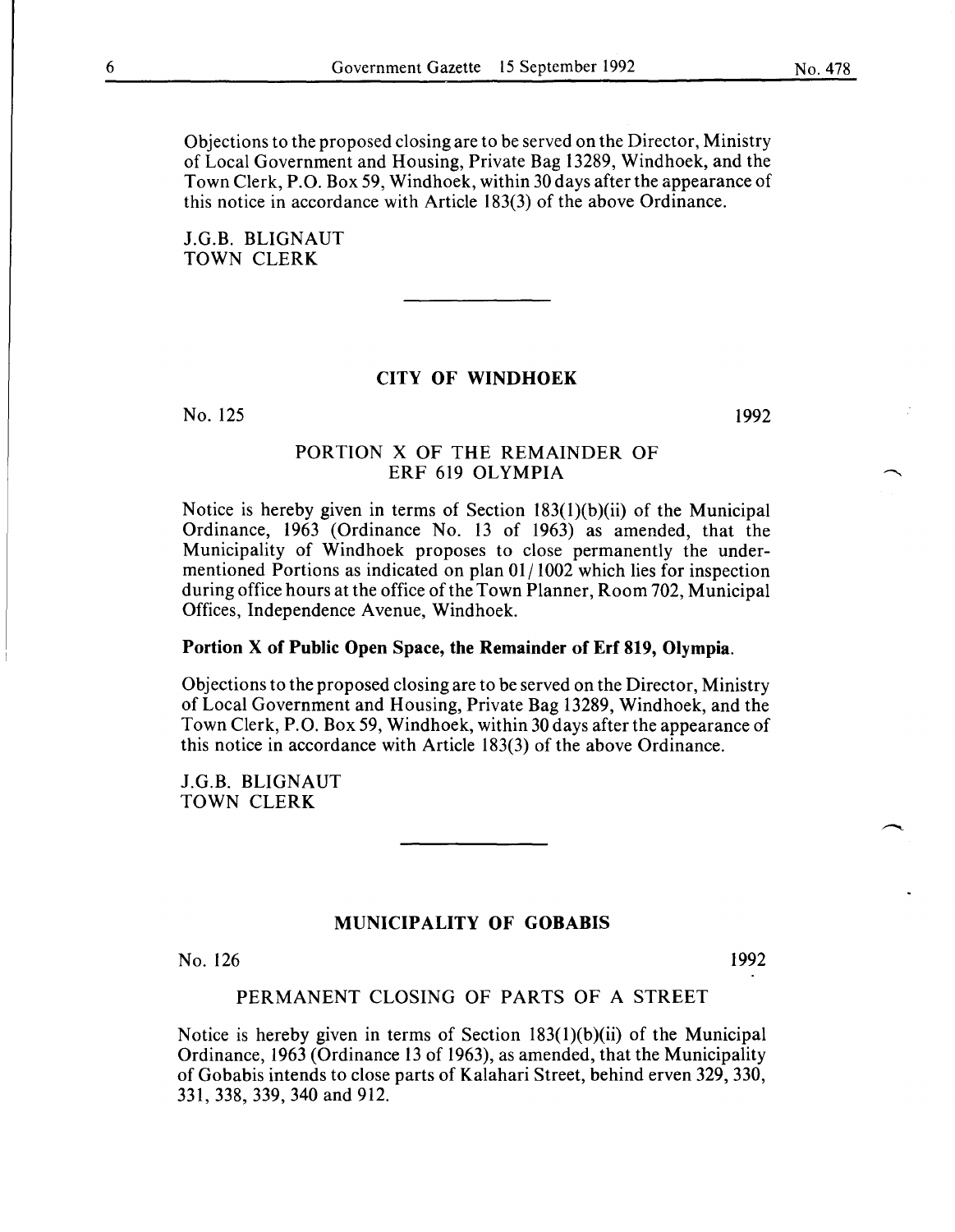Objections to the proposed closure must reach the Town Clerk within thirty (30) days of the appearance of this notice.

J.A. VAN DER MERWE TOWN CLERK P.O. Box 33 Gobabis

No. 127

1992

## LÜDERITZ AMENDMENT SCHEME NO. 1

Notice is hereby given in terms of Section 23 of the Town Planning Ordinance 1954, (Ordinance 18 of 1954) that the Luderitz Amendment Scheme No. 1 has been submitted to the Cabinet for approval.

Copies of the Amendment Scheme No. I and of the maps, plans, documents and other relevant matters are lying for inspection during office hours at the Lüderitz Municipality and also at the National Planning Commission, Government Building, 5th Floor, East Wing, Room 531, Windhoek.

Any person who wishes to object to the approval of the Amendment Scheme should lodge objections in writing to the Secretary, Namibia Planning Advisory Board (NAMPAB), Private Bag 13356, Windhoek on or before 2 November 1992.

## **MUNICIPALITY OF MARIENTAL**

No. 128

1992

## AMENDMENT OF TARIFF OF FEES AND CHARGES RELATING TO THE SUPPLY OF ELECTRICITY

In terms of section 243(2) *bis* of the Municipal Ordinance, 1963 (Ordinance 13 of 1963) Notice is hereby given that the council of the Municipality of Mariental has under section 242 of the said Ordinance amended the Tariff of Fees and Charges Relating to the Supply of Electricity promulgated under Government Notice 19 of 1962 by the substitution in paragraph 5(a)(i) for the amount "R0,145" of the amount "R0,16".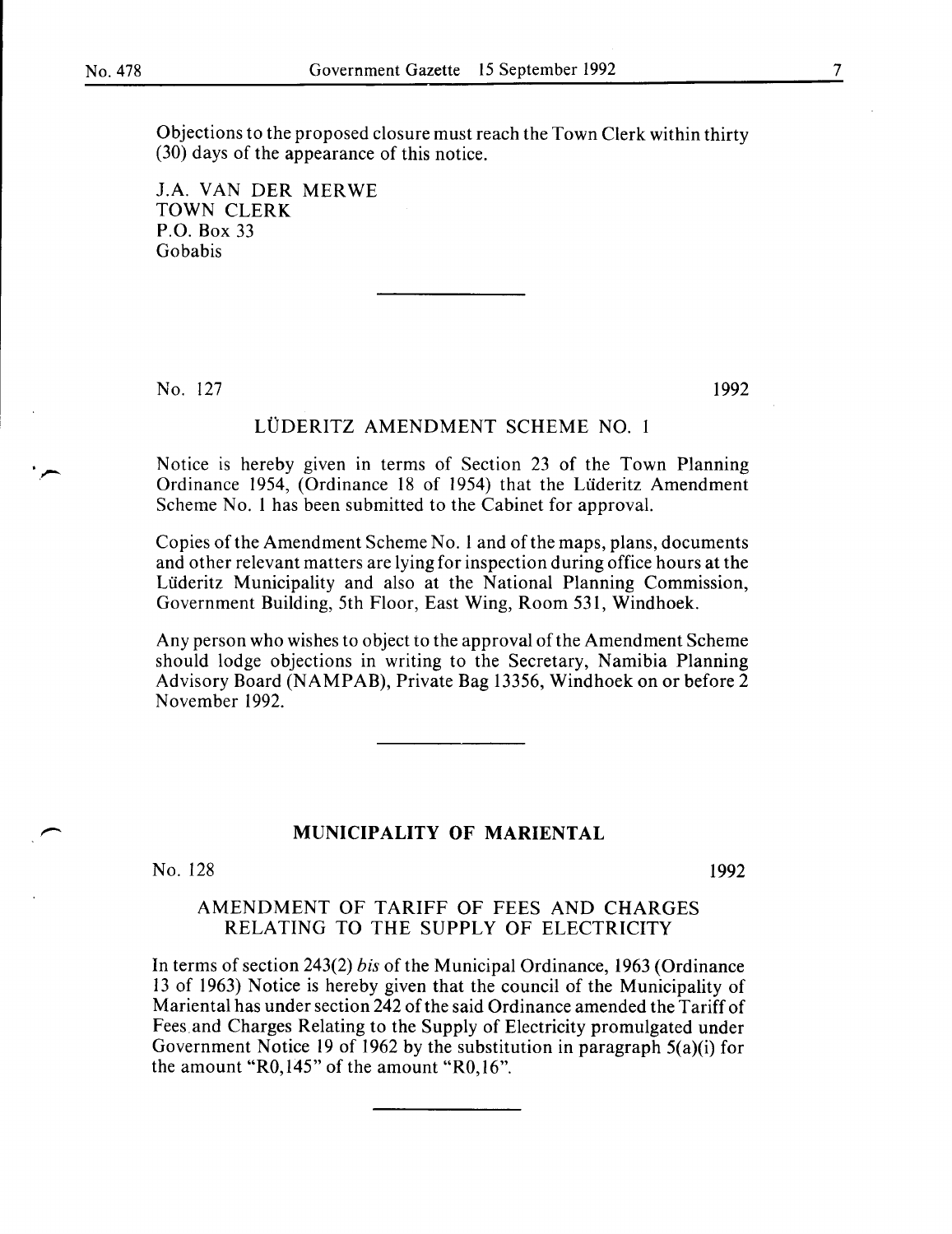## **MUNICIPALITY OF OUTJO**

No. 129

1992

## RATES AND TAXES OUTSTANDING FIVE YEARS AND LONGER

Notice is hereby given in terms of section 172(4) of the Municipal Ordinance No. 13 of 1963 as amended, that the under-mentioned properties:

- 1. Certain erf number 249 Situate in Outjo township Measuring 1 529 square metres Held by **ALFRED CLIFFORD JOERNING;**
- 2. Certain erf number 357 Situate in Outjo township Measuring **1** 400 square metres Held by **GABRIELE BAHR;**
- 3. Certain erf number 358 Situate in Outjo township Measuring 1 400 square metres Held by **ADAM JOHANNES JACOBUS DU PLESSIS;**
- 4. Certain erf number 584 Situate in Outjo township Measuring 1 686 square metres Held by **GERT ANDRIES AGGENBACH;**

will be sold by public auction

ON: 6th October 1992 AT: 10:00 AT: Municipal Offices, Outjo

for the recovery of arrear rates and interest.

J.G.A. VAN WYK TOWN CLERK Municipality of Outjo